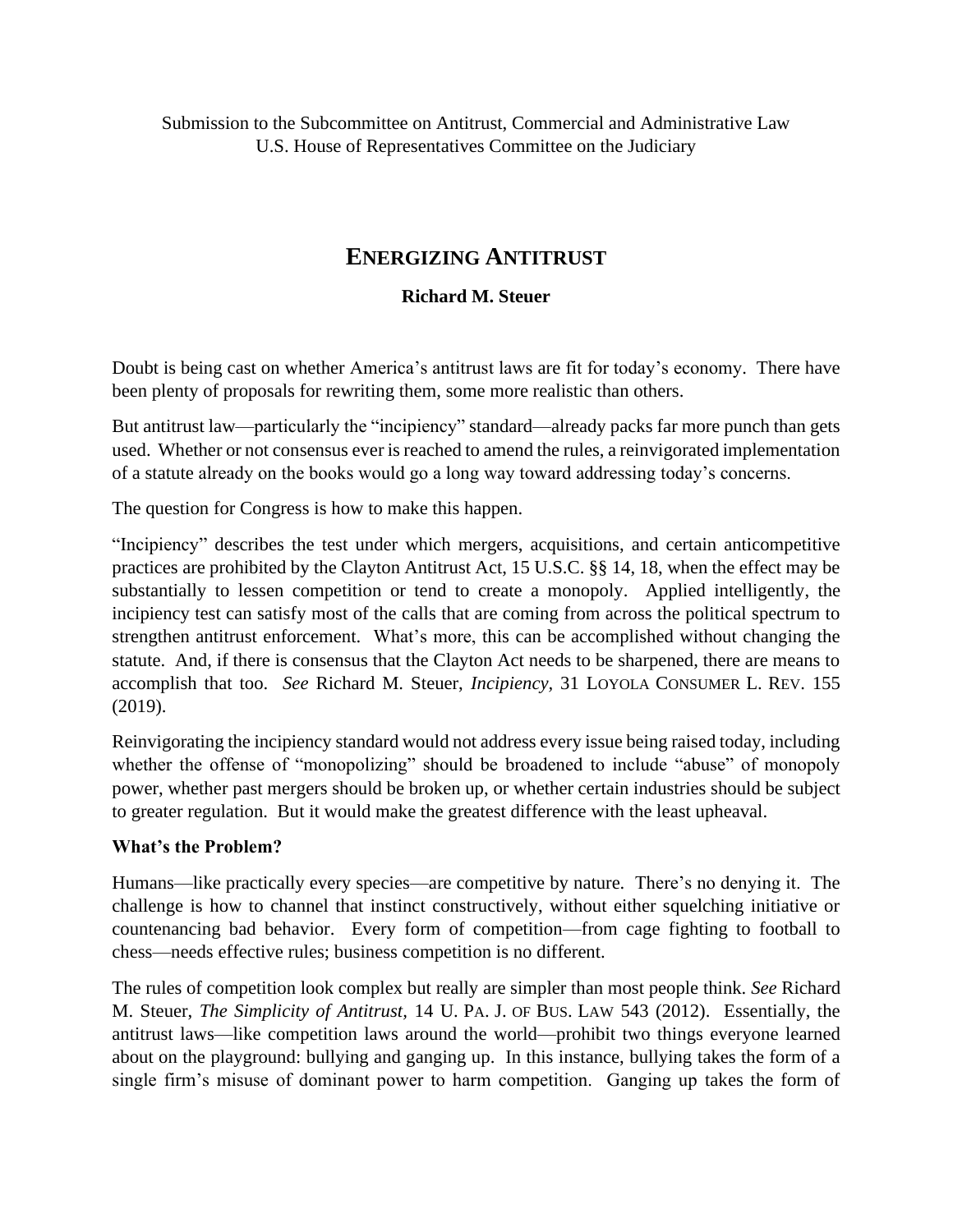collusion among multiple actors to harm competition. The antitrust laws are directed almost entirely against bullying, ganging up, and mergers that facilitate either one.

Some behavior, like competitors fixing prices, is per se illegal, without the need for evidence of the impact on competition. Other behavior requires proof of realized harm to competition. But mergers, acquisitions, and many forms of behavior are subject to the incipiency test, requiring instead proof of a *threat* to competition.

The immediate problem today is how tentatively the incipiency test is being applied. Courts have hesitated to find illegality without evidence of more than a threat to competition—a discouraging development for enforcers weighing their prospects for winning lawsuits in those courts. As a result, the incipiency standard has been diluted and marginalized.

This can be remedied, without radical surgery to the antitrust laws. The incipiency standard already provides the power to bolster the effectiveness of antitrust if Congress is prepared to reconfirm it, enforcers are prepared to employ it, and courts are prepared to apply it.

# **Incipiency**

Section 7 of the Clayton Act forbids acquisitions, the effect of which "may be substantially to lessen competition, or to tend to create a monopoly" in any relevant market.<sup>1</sup>

Section 3 forbids conditioning the sale (or lease) of a commodity, or a price, discount, or rebate, on the buyer (or lessee) not using the goods of competitors where the effect "may be to substantially lessen competition or tend to create a monopoly" in any relevant market.<sup>2</sup>

These forward-looking tests reach anticompetitive harm in its incipiency, and apply to those activities that, beside price fixing conspiracies, trigger the greatest number of challenges specifically, mergers, acquisitions, exclusive dealing, and tying. These are offenses that can harm the economy in two ways. Not only can they harm consumers by elevating prices, but they can prevent competitors from competing effectively while foreclosing new competitors from entering.

Properly interpreted and applied, the incipiency test can and should be highly effective in combating these activities without the need to add new standards. But if the incipiency test is not being applied effectively enough, the surest way to restore its potency is to reconfirm the prospective nature of the test in terms that courts cannot misconstrue or misapply.

# **The Clayton Act**

The Clayton Act was adopted in 1914 to supplement the 1890 Sherman Act, which prohibits anticompetitive contracts, combinations, or conspiracies. While the Sherman Act addresses anticompetitive practices that unreasonably restrain trade in the here and now, the Clayton Act was

<sup>&</sup>lt;sup>1</sup> 15 U.S.C. § 18.

<sup>&</sup>lt;sup>2</sup> 15 U.S.C. § 14. Note that in section 3, the infinitive is split—"to substantially lessen competition"—and one "to" is omitted. See also 15 U.S.C. § 13 (1914) (utilizing the same language in Clayton Act provision on price discrimination, which was substantially amended by the Robinson-Patman Act in 1936 and then codified, but that provision has followed its own path of judicial application and interpretation).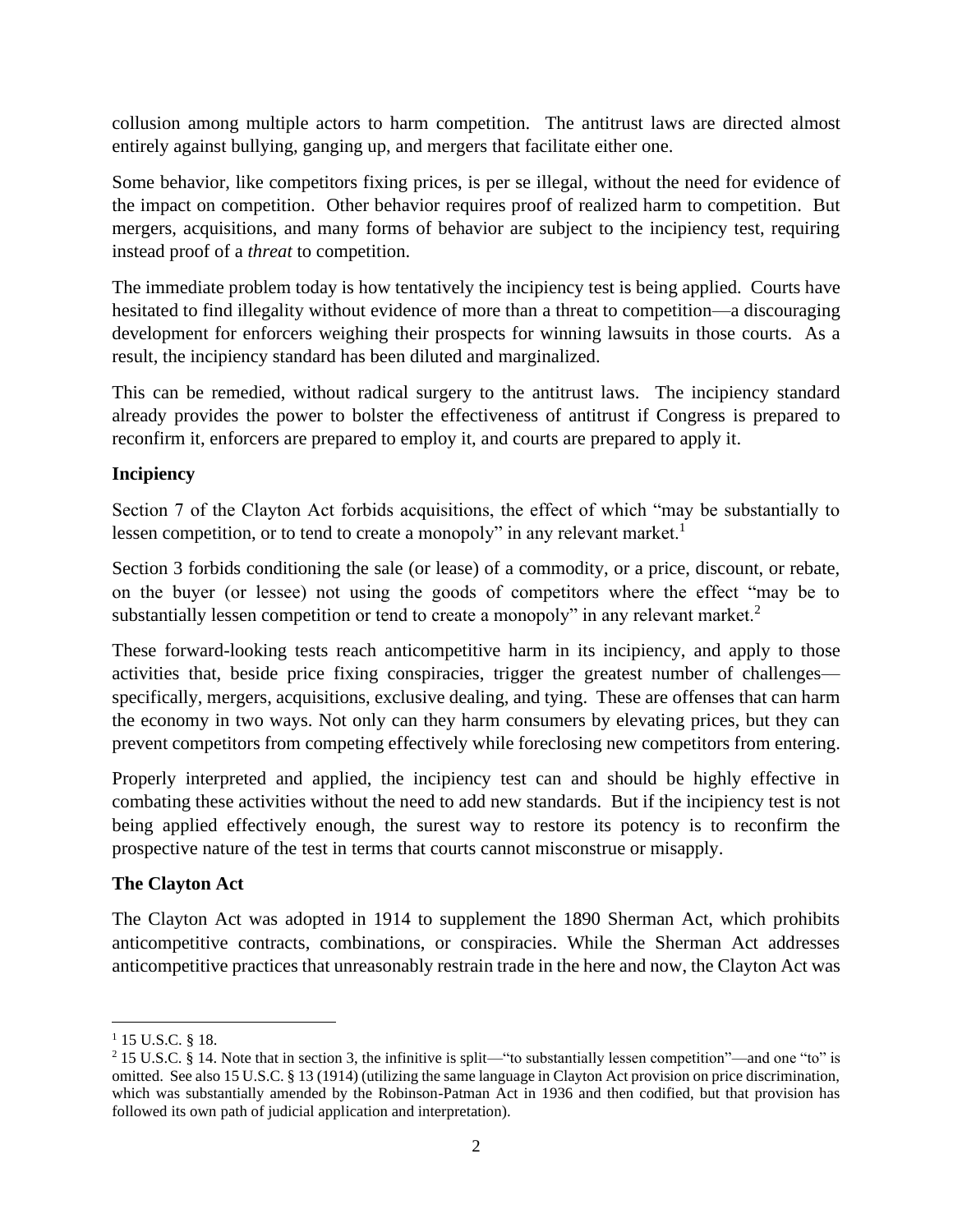designed to halt anticompetitive acquisitions and foreclosure before the harm they threaten is achieved.

The Clayton Act was designed to fill gaps that had appeared in the coverage of the Sherman Act. At that time, troubling mergers and acquisitions were escaping the reach of the Sherman Act, and exclusive dealing and tying persisted in closing off competition.

The Clayton Act did not change the goals of the antitrust laws. Instead, it amplified those laws by changing the time horizon for analysis in crafting what became known as the incipiency standard.

According to the House Report accompanying the Clayton bill, the purpose was "to arrest the creation of trusts, conspiracies, and monopolies in their incipiency and before consummation."<sup>3</sup> The "may be substantially to lessen competition" or "tend to create a monopoly" tests were drafted to go beyond the more static standard that was being applied under the Sherman Act.

This represented a compromise worked out between one block of legislators who wanted certain acquisitions and practices to become criminal violations, and another block of legislators who saw no need for the Clayton Act at all. In the second block's view, the newly created Federal Trade Commission could adequately pursue and prohibit those acquisitions and practices.

Originally, the Clayton bill's provision on acquisitions made it a crime to acquire another company where the effect "is" to "eliminate or substantially lessen competition" or "create a monopoly." The Senate rejected the criminal approach and unanimously changed this language to "where the effect may be to lessen competition." The conference committee reconciled the House and Senate versions by combining "may be" from the Senate version and "substantially" from the House version.

The original provision on exclusive dealing and tying similarly made those practices crimes. It also treated price discrimination as a crime. In removing the penal consequences for these practices, Congress incorporated the "substantially lessen competition or tend to create a monopoly" language from the section on acquisitions.

We took the language that had been already approved by both the House and the Senate in another section [i.e., the section on acquisitions] . . . and applied it to . . . [the section on exclusive dealing and tying, and the section on price discrimination] so that the three sections . . . are in harmony now, all dealing with the question of contracts, the same principle being applied to each one of them.<sup>4</sup>

As enacted, the Clayton Act applied the "may be" to "substantially" lessen language and the "tend to" create a monopoly language both to acquisitions and to exclusive dealing and tying.<sup>5</sup>

<sup>3</sup> S. REP. NO. 698, 63d Cong., 2d Sess. 1 (1914).

<sup>4</sup> Hon. H.C. Floyd, Adoption of Conference Report on the Clayton Antitrust Bill 5 (Oct. 8, 1914) in ANTITRUST LEGISLATION: SPEECHES IN THE U.S. SENATE AND HOUSE OF REP'S 63d CONGRESS 118 (2014). The assumption here was that—unlike price fixing conspiracies—acquisitions, exclusive dealing, tying, and price discrimination offenses all involve contracts of some variety.

<sup>5</sup> It also applied to price discrimination. *See* 15 U.S.C. § 13 (1914).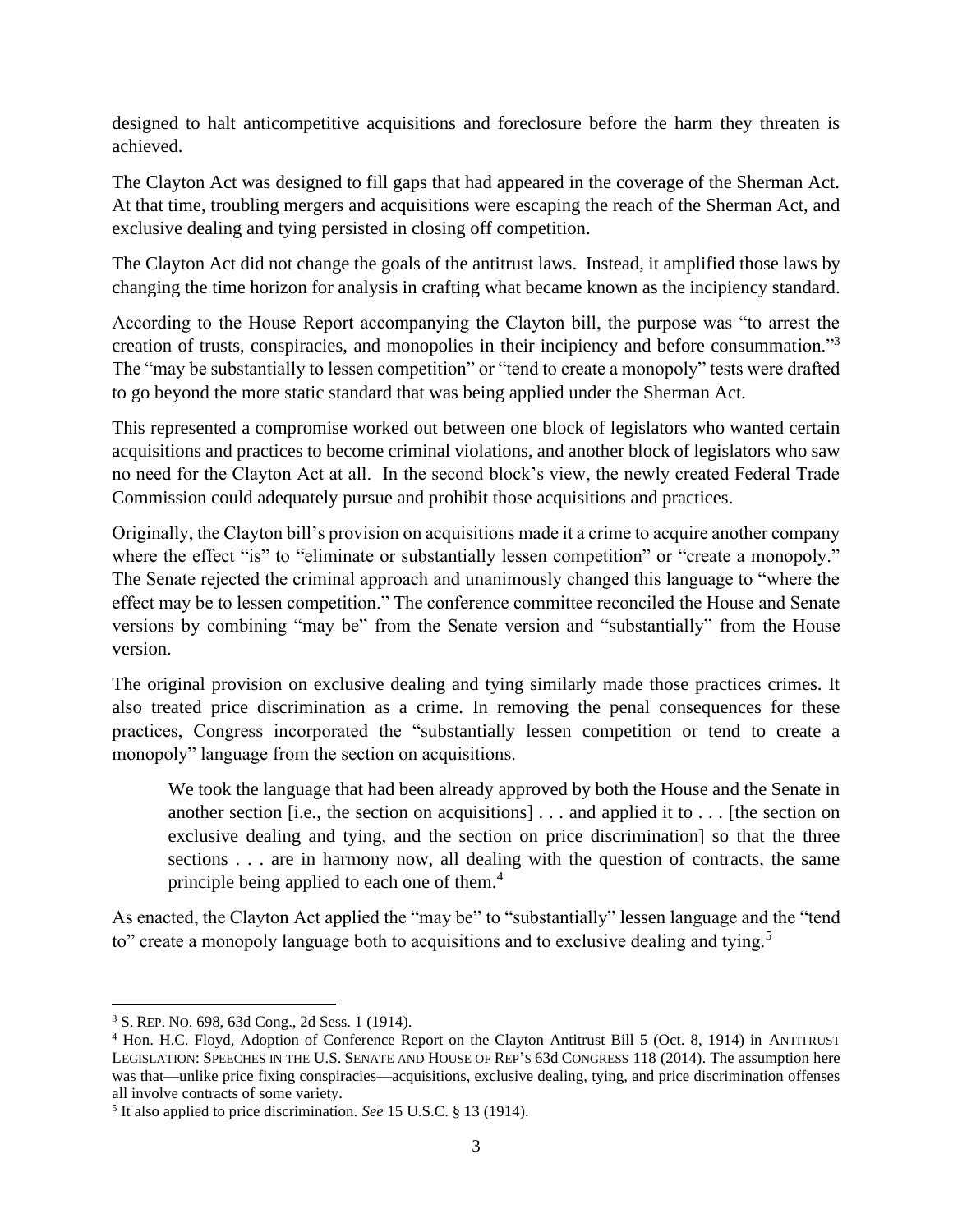#### **Judicial Interpretation**

In the courts, the incipiency doctrine began to swing first in one direction and then the other over the years. Initially, lower courts interpreted Section 3 of the Clayton Act to embody the rule of reason test being applied under the Sherman Act and contemplated a wide-ranging examination of the facts and history, balancing any procompetitive and anticompetitive effects, with emphasis on the present and the immediate future.<sup>6</sup>

This changed in *Standard Fashion Co. v. Magrane Houston Co.,*<sup>7</sup> where the Supreme Court held that Section 3 had "tests of its own," which were intended to reach agreements within its sphere "in their incipiency."<sup>8</sup>

This result was not reached without a fight. Charles Evans Hughes, representing a manufacturer in *Standard Fashion,* had argued that Section 3 of the Clayton Act only applied to a challenged contract if that contract were "seriously to threaten or actually to accomplish a substantial lessening of competition or an actual tendency toward monopoly," and did not outlaw his client's exclusive dealing contracts with retailers.<sup>9</sup>

The Court held otherwise. It observed that the "may" be to substantially lessen competition or tend to create a monopoly standard deals with the "consequences to follow" a restrictive agreement.<sup>10</sup> At the same time, addressing substantiality, the Court opined that Section 3 did not prohibit the "mere possibility" of anticompetitive consequences. Rather, according to the Court, the Act was intended to prevent agreements shown to "probably lessen competition, or create an actual tendency to monopoly," though not reaching every "remote lessening" of competition, as demonstrated by the requirement that the lessening of competition must be "substantial."<sup>11</sup>

Notably, the Court found that there was no need to consult the legislative history. It remarked that although the parties had made much of the 1914 committee reports, "the words of the act are plain and their meaning is apparent without the necessity of resorting to the extraneous statements and often unsatisfactory aid of such reports."<sup>12</sup>

<sup>6</sup> *See, e.g.,* Standard Oil Co. of New York v. Fed. Trade Comm'n, 273 F. 478, 482 (2d Cir. 1921) (explaining no violation "at present" where effect "is not" to substantially lessen competition); Pictorial Review Co. v. Curtis Publishing Co., 255 Fed. 206, 210 (S.D.N.Y. 1917) (illustrating failure to establish that contract "causes an unreasonable restraint of trade"); Breck P. McAllister, *Where the Effect May Be to Substantially Lessen Competition or Tend to Create a Monopoly,* 3 ABA SECTION OF ANTITRUST LAW 124, 136-37 (1953); *see also* Standard Oil Co. of New Jersey v. United States, 221 U.S. 1, 57-58 (1911); Bd. of Trade of City of Chicago v. United States, 246 U.S. 231, 238 (1918). *But see* Standard Elec. Mfg. Co., 5 F.T.C. 376 (1923) (the Federal Trade Commission applied a rule of virtually per se illegality to exclusive dealing under Section 3 of the Clayton Act in a number of cases); B.S. Pearsall Butter Co., 5 F.T.C. 127 (1922); Stanley Booking Corp., 1 F.T.C. 212 (1918).

<sup>7</sup> 258 U.S. 346 (1922).

<sup>8</sup> *Id.* at 356.

<sup>9</sup> Brief for the Petitioner at 31-32, Standard Fashion Co. v. Magrane Houston Co., 258 U.S. 346 (1922); *see* McAllister, *supra* note 6, at 133-34.

<sup>10</sup> *Standard Fashion Co.,* 258 U.S. at 356.

<sup>11</sup> *Id.* at 356-57.

<sup>12</sup> *Id.* at 356.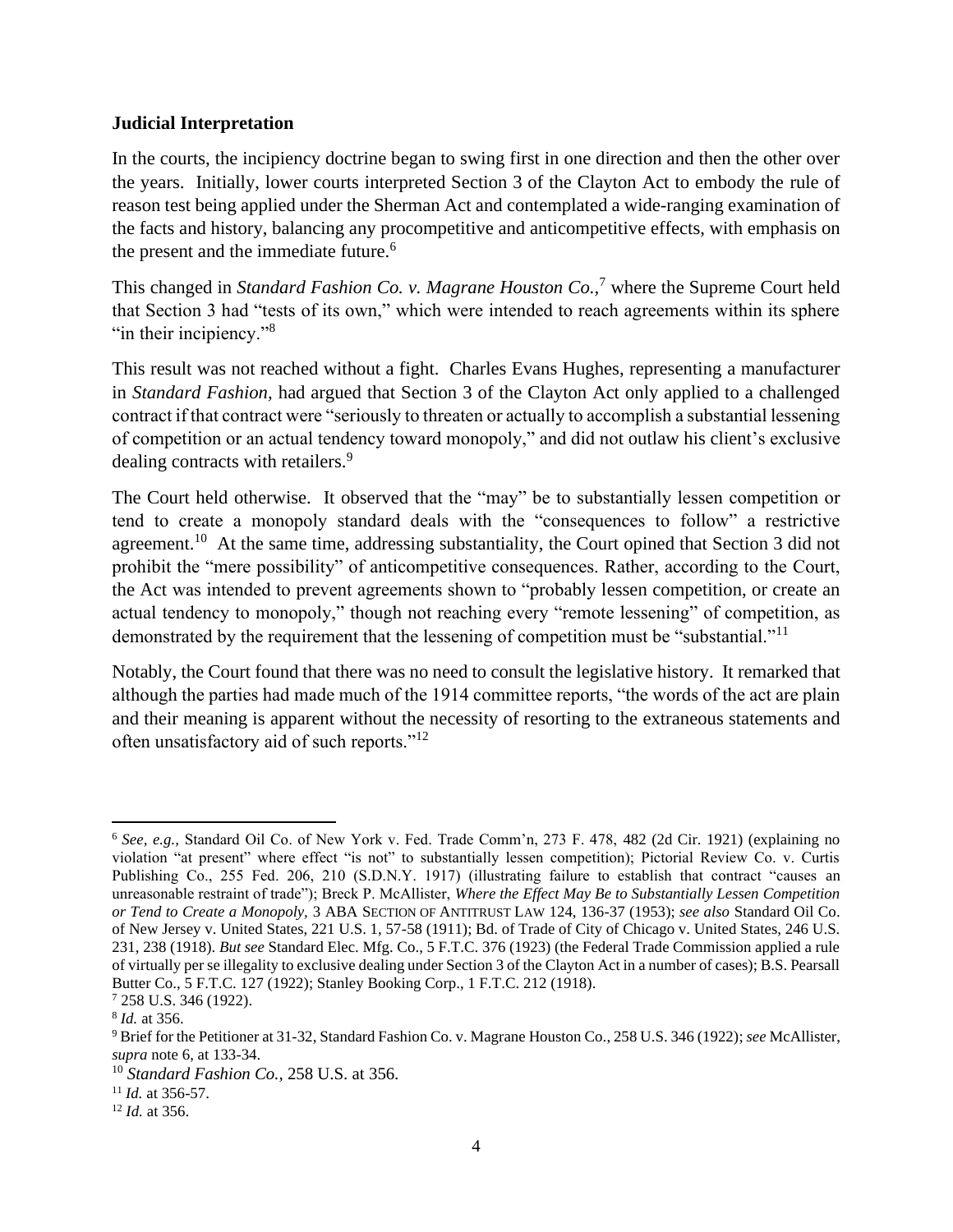"May" and "tend" are modal verbs, indicating the likelihood of something happening in the future or over a period of time. Perhaps because of this, and because of the contrast between the language of the Clayton Act and the language of the earlier Sherman Act (whereby contracts "in restraint of trade" are declared illegal), the Court had no hesitation in applying the plain meaning rule of construction.

In *Standard Fashion,* the lower court had found that the petitioner controlled some 40 percent of the available outlets. Subsequently, the pendulum swung toward applying the incipiency doctrine in situations where the degree of foreclosure was less. In the 1949 *Standard Stations* case,<sup>13</sup> the degree of foreclosure was 16 percent of the available outlets, although the major suppliers in the industry collectively foreclosed 58 percent. In the 1962 *Brown Shoe* case,<sup>14</sup> which was a merger case, the degree of foreclosure varied from city to city, from as much as 57 percent to as little as five percent.

In the 1961 *Tampa Electric* case,<sup>15</sup> addressing another exclusive dealing arrangement, the Court explained that "substantiality" in a given case depends upon the "probable effect" on competition, including "the probable immediate and future effects which pre-emption of that share of the market might have on effective competition therein."<sup>16</sup> This became known as the rule of "qualitative substantiality" because it allowed for consideration of more than just percentages.

At the same time, the Court made clear that the Clayton Act has a broader reach than the Sherman Act, holding that if an exclusive arrangement "does not fall within the broader proscription of § 3 of the Clayton Act," it is not forbidden by the Sherman Act.<sup>17</sup>

Nevertheless, in subsequent years the incipiency test began to become indistinguishable from the Sherman Act rule of reason test again. Lower courts went so far as to opine that there no longer was any meaningful difference between the degree of foreclosure required to prove a violation under the Sherman Act test or the Clayton Act test. For example, in one recent case the court of appeals held, "[i]n substance, the *Tampa Electric* standard for Clayton Act Section 3 claims differs very marginally, if at all, from the fact intensive rule-of-reason analysis that applies to this case under Section 1 of the Sherman Act."<sup>18</sup>

<sup>13</sup> Standard Oil Co. v. United States (*"Standard Stations"*), 337 U.S. 293 (1949).

<sup>14</sup> Brown Shoe Co. v. United States, 370 U.S. 294 (1962).

<sup>15</sup> Tampa Elec. Co. v. Nashville Coal Co., 365 U.S. 320 (1961).

<sup>16</sup> *Id.* at 329.

<sup>17</sup> *Id.* at 335.

<sup>18</sup> ZF Meritor, LLC v. Eaton Corp., 696 F.3d 254, 327 n.26 (3d Cir. 2012); *cf.* In re EpiPen (Epinephrine Injection, USP) Mktg., Sales Practices & Antitrust Litig., No. 17-MD-2785-DDC-TJJ, 2017 WL 6524839, at n.4 (D. Kan. Dec. 21, 2017)("Although *Tampa Electric* involved a Clayton Act claim, courts also apply its analysis to exclusive dealing claims asserted under the Sherman Act."); *see also* K-Flex, Inc. v. Armacell, Inc., 299 F. Supp. 3d 730, 736 (E.D.N.C. 2017) ("Plaintiff has stated a Clayton Act claim for substantially the same reasons as it has stated Sherman Act claims.").

The antitrust treatise of the American Bar Association's Section of Antitrust Law summarizes the court and Federal Trade Commission decisions as "effectively merging the mode of analysis" under Section 3 of the Clayton Act, Section 1 of the Sherman Act, and Section 5 of the FTC Act into a rule of reason standard. 1 A.B.A. SEC. OF ANTITRUST L., ANTITRUST LAW DEVELOPMENTS 210 (8th ed. 2017).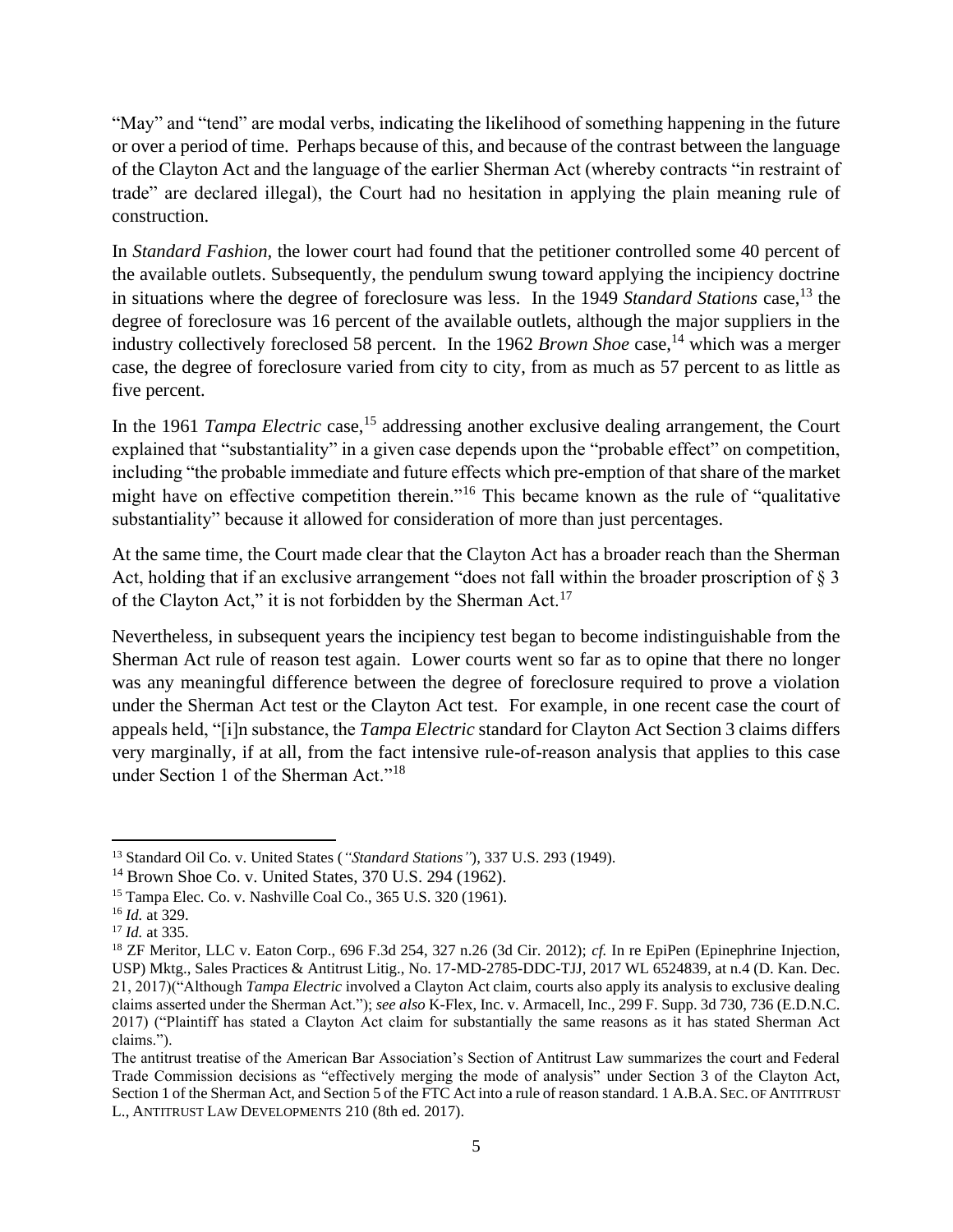In effect, this represents a return to the interpretation that appeared in judicial opinions prior to the *Standard Fashion* decision in 1922. While this approach purports to derive from *Tampa Electric,* it is not altogether consistent with that decision, where the Supreme Court compared the Sherman Act to the Clayton Act and confirmed the "broader prescription of  $\S 3$  of the Clayton Act."<sup>19</sup>

#### **Mergers and Acquisitions**

Meanwhile, Section 7 of the Clayton Act, the section applying to acquisitions, also evolved. A loophole in the 1914 act left the new law applicable to acquisitions of stock but not of assets, and deals routinely were structured to avoid the law.

Litigation tended to focus not on how to apply Section 7, but whether Section 7 applied at all. In 1950, Congress closed the loophole by passing the Cellar-Kefauver Act, $^{20}$  which amended Section 7 to make it applicable to acquisitions of assets as well as stock.

Congress took the occasion to reiterate that the Clayton Act reaches threats to competition in their incipiency. The Senate Committee report explained that the purpose of the bill "was to make this legislation extend to acquisitions which are not forbidden by the Sherman Act, . . . framing a bill which . . . reaches far beyond the Sherman Act."<sup>21</sup> At the same time, the report made clear that Congress understood the word "may" to mean reasonable "probability" rather than "possibility." The bill "would not apply to the mere possibility but only to the reasonable probability of the

The International Guidelines issues by the U.S. Department of Justice and Federal Trade Commission state, "In evaluating transactions, courts use the same analysis employed in the evaluation of tying under Section 1 of the Sherman Act to assess a defendant's liability under Section 3 of the Clayton Act." U.S. DEP'T OF JUSTICE & FEDERAL TRADE COMM'N, ANTITRUST ENFORCEMENT GUIDELINES FOR INT'L ENFORCEMENT & OPERATIONS 7 (2017). As authority, the Guidelines cite a Seventh Circuit opinion where the court observed, "Though some old cases say otherwise, the standards for adjudicating tying under the two statutes are now recognized to be the same." Sheridan v. Marathon Petrol. Co., 530 F.3d 590, 592 (7th Cir. 2008). However, none of the cases cited in *Sheridan* actually stands for the proposition that the incipiency doctrine no longer exists. Nor do any of the authorities relied on by those cases. *See, e.g.,* IX PHILLIP E. AREEDA & HERBERT HOVENKAMP, ANTITRUST LAW: AN ANALYSIS OF ANTITRUST PRINCIPLES AND THEIR APPLICATION ¶ 1719b (4th ed. 2018). Each case relies on an earlier case that draws upon both statutes but, upon analysis, not one of those precedents holds that the incipiency doctrine has been abandoned. Even if any of them did, no judicial opinion—even that of the Supreme Court—can abrogate a constitutional act of Congress. The fact is that although the elements of proof of an offense under Section 3 of the Clayton Act and Section 1 of the Sherman Act (and Section 5 of the FTC Act) are largely the same—market power, conditioning, etc.—the degree to which a plaintiff must demonstrate that competition has been impeded is different. There is a material difference between needing to prove an unreasonable restraint of competition and needing to prove that the effect of a practice or transaction "may be" to substantially lessen competition or "tend to" create a monopoly. Indeed, Areeda & Hovenkamp explicitly acknowledge that, with regard to exclusive dealing, not all courts apply the same test under the Clayton Act and the Sherman Act, with "a probable majority of courts hold[ing] that the Clayton Act test is easier for a plaintiff to meet than the Sherman Act test." *Id.* ¶ 1719b n.22. *See also id.* ¶ 1800c4 ("In tying arrangement cases a few courts have followed the rule suggested in *Times-Picayune* of applying a more aggressive test under the Clayton Act than under the Sherman Act, but most apply the same test under both statutes. Clearly this would be the most sensible approach to exclusive dealing as well. Nevertheless, the cases are divided, with a likely majority stating that the Clayton Act requires a smaller showing of anticompetitive effects.") (citations omitted).

<sup>19</sup> *Tampa Elec. Co.,* 365 U.S. at 335.

<sup>&</sup>lt;sup>20</sup> Act of December 29, 1950, ch. 1184, 64 Stat. 1120, 81st Cong., 2d Sess. (H.R. 2734, Public 899).

<sup>21</sup> S. REP. NO. 1775, 81st Cong., 2d Sess. 4-5 (1950).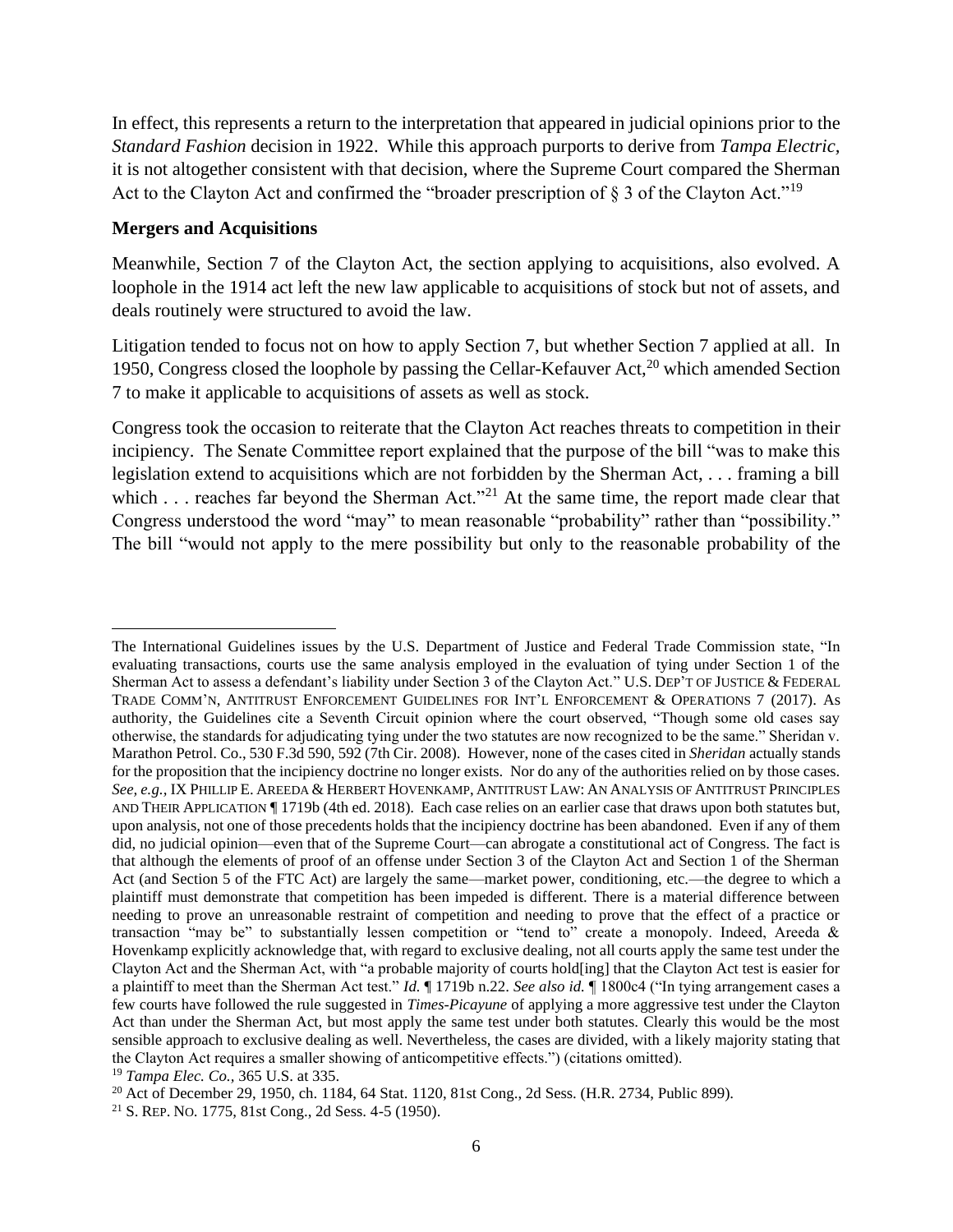prescribed effect, as determined by the [Federal Trade] Commission in accord with the Administrative Procedure Act."<sup>22</sup>

The 1950 House Report noted that acquisitions by which a "restraint of trade is created are forbidden by the Sherman Act" already. "The present bill is not intended as a mere reenactment of this prohibition."<sup>23</sup> Instead, it explained that acquisitions "have a cumulative effect" and the 1950 bill was intended to permit intervention in such a cumulative process when the effect of an acquisition may be a significant reduction in the vigor of competition, even though this effect may not be so far-reaching as to amount to a combination in restraint of trade, create a monopoly, or constitute an attempt to monopolize.<sup>24</sup>

Subsequently, the Supreme Court applied the incipiency standard in the few merger cases that it decided. In a series of cases decided in the 1960s, the court applied the incipiency test to block acquisitions involving combined market shares as low as seven percent where there was evidence of a trend towards increasing concentration in the market. *Brown Shoe, Philadelphia National Bank, "Alcoa/Rome," Pabst Brewing,* and *Von's Grocery* all concerned acquisitions that involved some degree of incipiency. $25$ 

In *Brown Shoe,* the Court observed that in drafting the Clayton Act, Congress was concerned "with probabilities, not certainties" and that "[m]ergers with a probable anticompetitive effect were to be proscribed" by the Act.<sup>26</sup> In *Philadelphia National Bank*, the Court stated that the incipiency test "requires not merely an appraisal of the immediate impact of the merger upon competition, but a prediction of its impact upon competitive conditions in the future; this is what is meant when it is said that the amended  $\S$  7 was intended to arrest anticompetitive tendencies in their 'incipiency.'"<sup>27</sup> The Court added that the incipiency doctrine "lightens the burden of proving illegality" but cautioned that this applies "only with respect to mergers whose size makes them inherently suspect in light of Congress' design in  $\S$  7 to prevent undue concentration.<sup>728</sup>

The Court also took the occasion to reject the possibility of weighing "social or economic debits and credits" in reviewing an acquisition that substantially lessens competition, on the ground that "[a] value choice of such magnitude is beyond the ordinary limits of judicial competence."<sup>29</sup>

*Brown Shoe, Philadelphia National Bank,* and *Von's Grocery,* have been heavily criticized for blocking acquisitions that involved small market shares in certain markets. In certain other markets, however, the market shares in these same cases would have reached over 50 percent. All

 $^{22}$  *Id.* at 5.

<sup>23</sup> H.R. REP. NO. 1191, 81st Cong., 2d Sess. 12-13 (1950).

<sup>24</sup> *Id.*

<sup>25</sup> *Brown Shoe Co.,* 370 U.S. at 294; United States v. Philadelphia Nat. Bank, 374 U.S. 321 (1963); United States v. Aluminum Co. of America (*"Alcoa Rome"*), 377 U.S. 271 (1964); United States v. Pabst Brewing Co., 384 U.S. 546 (1966); United States v. Von's Grocery, 384 U.S. 270 (1966).

<sup>26</sup> 370 U.S. at 323.

<sup>27</sup> 374 U.S. at 362.

<sup>28</sup> *Id.* at 363.

<sup>29</sup> *Id.* at 371.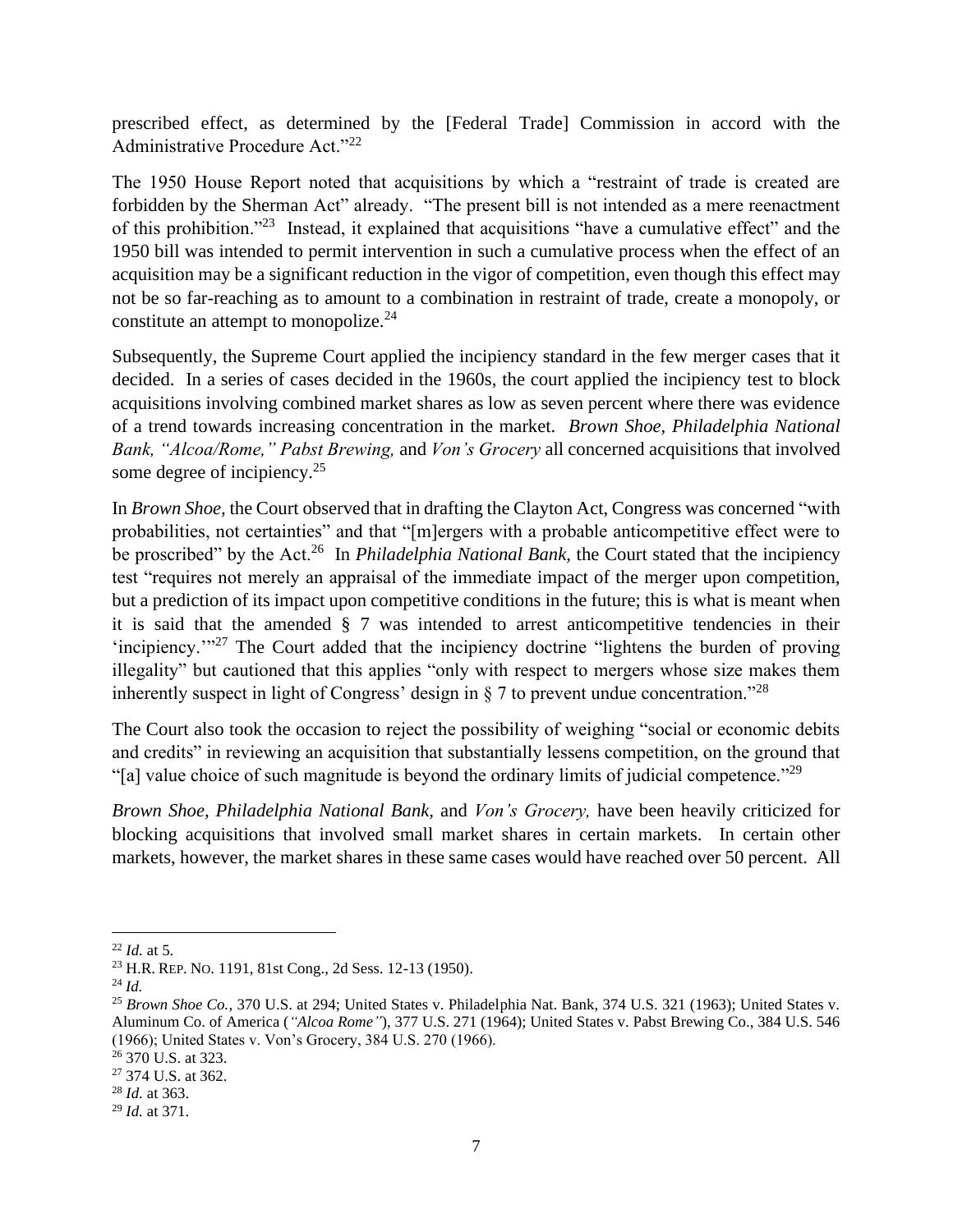of these cases were decided years before enactment of the Hart-Scott-Rodino Act,<sup>30</sup> which requires that large mergers and acquisitions be reported to the Federal Trade Commission and Department of Justice prior to closing, enabling those agencies to review the pertinent facts and decide whether or not to challenge a deal in court. As a practical matter, the result has been that in most instances today, concerns about anticompetitive consequences of acquisitions are addressed through negotiations and settlements between the parties and the enforcers prior to closing. If there are serious issues concerning certain discrete relevant markets, those often are resolved through partial divestitures that allow the rest of the deal to proceed. Accordingly, it is fair to ask whether a case like *Von's Grocery* would be resolved the same way today.<sup>31</sup>

The Supreme Court's next, and most recent, antitrust decision on mergers and acquisitions came in the 1974 *General Dynamics* case,<sup>32</sup> where the Court held that if, because of capacity constraints, currently high market shares are not meaningful indicators of competitive dynamics in the future, a realistic assessment of future conditions should control, not a static assessment of current conditions. This is the other side of the incipiency test, recognizing that where there is a tendency toward *less* concentrated market power, there is a reduced threat to competition.

The Supreme Court has not decided any substantive merger cases since, and it never undertook to retreat from the incipiency standard of Section 7 of the Clayton Act.

Meanwhile, the Department of Justice and Federal Trade Commission began issuing merger guidelines in 1968. These guidelines assumed growing importance, particularly after the adoption of premerger notification under the Hart-Scott-Rodino Act. Although the guidelines were published to explain the agencies' methodology in making enforcement decisions, lower courts increasingly have applied the guidelines to decide merger cases in the absence of more recent guidance from the Supreme Court.<sup>33</sup>

The guidelines devote limited space to the incipiency doctrine. They do, however, recognize that most merger analysis is "predictive" and consequently the guidelines "reflect the congressional intent that merger enforcement should interdict competitive problems in their incipiency and that certainty about anticompetitive effect is seldom possible and not required for a merger to be illegal."<sup>34</sup> They also explain that "[w]hen evaluating a consummated merger, the ultimate issue is

<sup>&</sup>lt;sup>30</sup> Hart-Scott-Rodino Antitrust Improvements Act of 1976, Pub. L. No. 94435, § 201, 90 Stat. 1390 (codified as amended at 15 U.S.C. § 18a).

<sup>31</sup> *See* Koninklijke Ahold N.V., 81 Fed. Reg. 51888 (Aug. 5, 2016) (aid to public comment), decision and order in 2016 FTC LEXIS 189; Dollar Tree, Inc. & Family Dollar Stores, 80 Fed. Reg. 42,810 (July 20, 2015) (aid to public comment), decision and order in 2015 FTC LEXIS 216.

<sup>32</sup> United States v. General Dynamics Corp., 414 U.S. 486 (1974).

<sup>33</sup> *See* Hillary Greene, *Guideline Institutionalization: The Role of Merger Guidelines in Antitrust Discourse,* 48 WM. & MARY L. REV. 771 (2006).

<sup>34</sup> U.S. DEP'T OF JUSTICE AND FEDERAL TRADE COMM'N, GUIDELINES FOR HORIZONTAL MERGERS 1 (Aug. 19, 2010), https://www.ftc.gov/sites/default/files/attachments/mergerreview/100819hmg.pdf.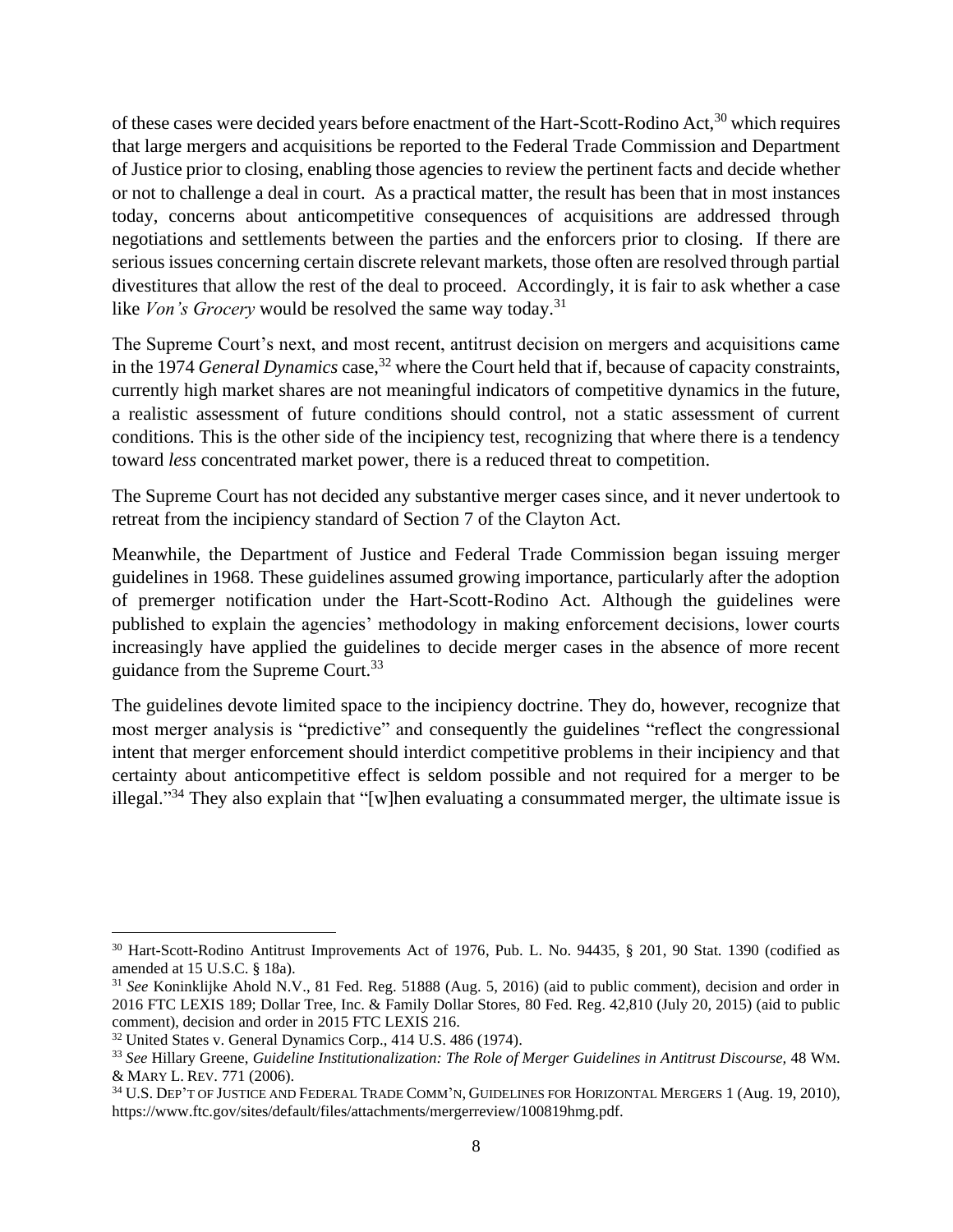not only whether adverse competitive effects have already resulted from the merger, but also whether such effects are likely to arise in the future."<sup>35</sup>

### **Recent Interpretations**

Since the introduction of premerger notification, most merger cases have been settled and most of the rest have been decided on motions for preliminary or permanent injunctions. The lower courts have not been entirely uniform in their approach to mergers but generally have acknowledged, to a greater or lesser degree, that the "may be substantially to lessen" language must be taken into account.

For example, in the 2014 decision in *United States v. Bazaarvoice, Inc.,*<sup>36</sup> where the court blocked a merger, the judge observed that "to establish a violation of Section 7, the government need not prove that the merger has resulted in higher prices or had other anticompetitive effects. Rather, the government must show a 'reasonable likelihood' of anticompetitive effect in the relevant market."<sup>37</sup> In the 2004 decision in *United States v. Oracle Corp.*,<sup>38</sup> where the court declined to block a merger, the judge observed that "Section 7 does not require proof that a merger or other acquisition [will] cause higher prices in the affected market. All that is necessary is that the merger create an appreciable danger of such consequences in the future."<sup>39</sup>

In the 2018 decision in *United States v. AT&T Inc.*,<sup>40</sup> where the district court declined to block AT&T's acquisition of Time Warner Inc., the trial judge characterized the Justice Department's definition of incipiency as a "moving target," vacillating between a requirement to show that the transaction is "likely" to harm competition and a requirement to show a "reasonable probability" or "appreciable danger" of harm to competition.<sup>41</sup> The judge saw no real difference, citing the Supreme Court and concluding, "[i]n the final analysis, each alternative formulation appears aimed at clarifying the central point that Section 7 does not require 'certain' harm, but instead permits courts to use predictive judgment to 'arrest anticompetitive tendencies in their "incipiency.""<sup>42</sup>

<sup>&</sup>lt;sup>35</sup> *Id.* at 3. See also *id.* at 25 ("Pursuant to the Clayton Act's incipiency standard, the Agencies may challenge mergers that in their judgment pose a real danger of harm through coordinated effects, even without specific evidence showing precisely how the coordination likely would take place.").

<sup>36</sup> United States v. Bazaarvoice, Inc., 2014 U.S. Dist. LEXIS 3284 (N.D. Cal. 2014).

<sup>37</sup> *Id.* at \*5 (citing United States v. Penn-Olin Chem. Co., 378 U.S. 158, 170 (1964) (noting that a Section 7 violation is shown when "the 'reasonable likelihood' of a substantial lessening of competition in the relevant market is shown") (citation omitted)).

<sup>38</sup> 331 F. Supp. 2d 1098, 1109-10 (N.D. Cal. 2004).

<sup>39</sup> *Id.* at 1109; *see also* FTC v. Whole Foods Market, Inc., 533 F.3d 869, 882 (D.C. Cir. 2008)(Tatel, J. concurring, citing *Brown Shoe* language on "probabilities"); FTC v. H.J. Heinz Co., 246 F.3d 708, 713 (D.C. Cir. 2001) (citing *Brown Shoe* language on "probabilities"); United States v. Baker Hughes Inc., 908 F.2d 981, 991 (D.C. Cir. 1990) ("By focusing on the future, section 7 gives a court the uncertain task of assessing probabilities."); FTC v. Sysco Corp., 113 F. Supp.3d 1, 52 (D.D.C. 2015) (assessing "likely effects"); United States v. H&R Block, Inc., 833 F. Supp.2d 36, 49 (D.D.C. 2011) ("All that is necessary is that the merger create an appreciable danger" of higher prices in the affected market "in the future," citing Hosp. Corp. of Am. v. FTC, 807 F.2d 1381, 1389 (7th Cir. 1986)); United States v. SunGard Data Systems, Inc., 172 F. Supp.2d 172, 180 (D.D.C. 2001).

<sup>40</sup> United States v. AT&T Inc., 310 F. Supp. 3d 161 (D.D.C. 2018), *aff'd,* 916 F.3d 1029 (D.C. Cir. 2019).

<sup>41</sup> *Id.* at 189, n.16.

<sup>42</sup> *Id.* (citing *Penn-Olin Chem. Co.,* 378 U.S. at 171 (quoting *Philadelphia Nat. Bank,* 374 U.S. at 362 (internal quotation marks omitted)).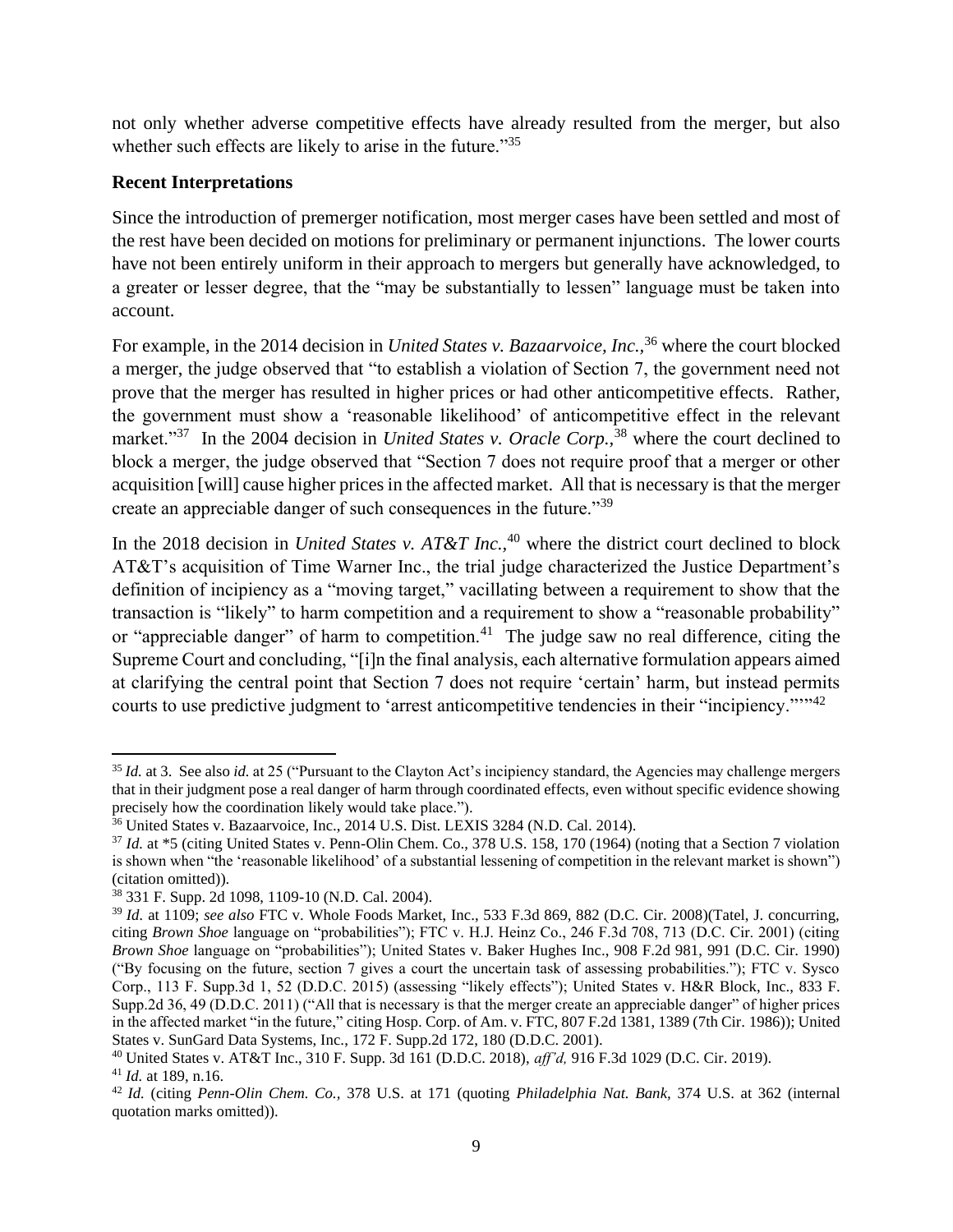The judge wrote that "Section 7 'demand[s] that a plaintiff demonstrate that the substantial lessening of competition will be "sufficiently probable and imminent" to warrant relief."<sup>43</sup> He concluded that "'antitrust theory and speculation cannot trump facts'; the Government must make its case 'on the basis of the record evidence relating to the market and its probable future."<sup>44</sup> He determined that even if the correct standard is "reasonable probability" of harm or "appreciable danger" of harm—requiring "more than a 'mere possibility' but less than a 'more likely than not' showing of harm"<sup>45</sup>—the government had not met its burden.

Yet rather than ending the analysis there, the judge went on to cite four "but see" cases suggesting that the more correct standard is "likely" to lessen competition substantially.<sup>46</sup>

The Court of Appeals for the D.C. Circuit affirmed, noting that the district court had "acknowledged the uncertainty regarding the measure of proof for the government's burden," and that the government "had used various phrases" to describe that burden, including the need to show "an 'appreciable danger' of competitive harm" or that "harm is 'likely' or 'reasonably probable."<sup>47</sup> The court pointed out that the district court found no need to "articulate the differences" among these formulations and that there was "no need to opine on the proper legal standards" on appeal either, because "neither party challenge[d] the legal standards the district court applied."<sup>48</sup> The court did offer the observation that Congress had "left to the courts the difficult task of assessing probabilities" and that "[a]lthough Section 7 requires more than a 'mere possibility' of competitive harm, it does not require proof of certain harm." But then, quoting from the parties' joint statement on the burden of proof at trial, the court added that in order to establish a *prima facie* case, "the government must make a 'fact-specific' showing that the proposed merger is 'likely to be anticompetitive."<sup>49</sup>

Where does that leave the incipiency doctrine today? The Clayton Act still applies to acquisitions, exclusive dealing, and tying that "may" substantially lessen competition or "tend to" create a monopoly. The incipiency standard has been fortified by Congress with the Cellar-Kefauver Act and never jettisoned by the Supreme Court. But the standard plainly has assumed less prominence in exclusive dealing and tying cases over the years, and it has been applied with less certainty in merger cases, with requirements that the harm to competition must be "likely" and "imminent" appearing in more and more opinions.

The question now is what the future should be for the incipiency test. Does it need a boost?

<sup>&</sup>lt;sup>43</sup> *Id.* at 190 (citing FTC v. Arch Coal, 329 F. Supp.2d 109, 115 (D.D.C. 2004) (quoting United States v. Marine Bancorporation, 418 U.S. 602, 623 n.22 (1974)).

<sup>44</sup> *Id.* at 221.

<sup>45</sup> *Id.* at 189, n.16

<sup>46</sup> *Id.* (citing United States v. Baker Hughes, 908 F.2d 981, 991 (D.C. Cir. 1990); United States v. Anthem, Inc., 236 F. Supp.3d 171, 215 (D.D.C. 2017); United States v. Aetna, Inc., 240 F. Supp.3d 1, 9 (D.D.C. 2017); FTC v. Staples, Inc., 190 F.Supp.3d 100, 110 (D.D.C. 2016)).

<sup>47</sup> United States v. AT&T, Inc., 916 F.3d 1029, 1037 (D.C. Cir. 2019).

<sup>48</sup> *Id.*

<sup>49</sup> *Id.* at 1032.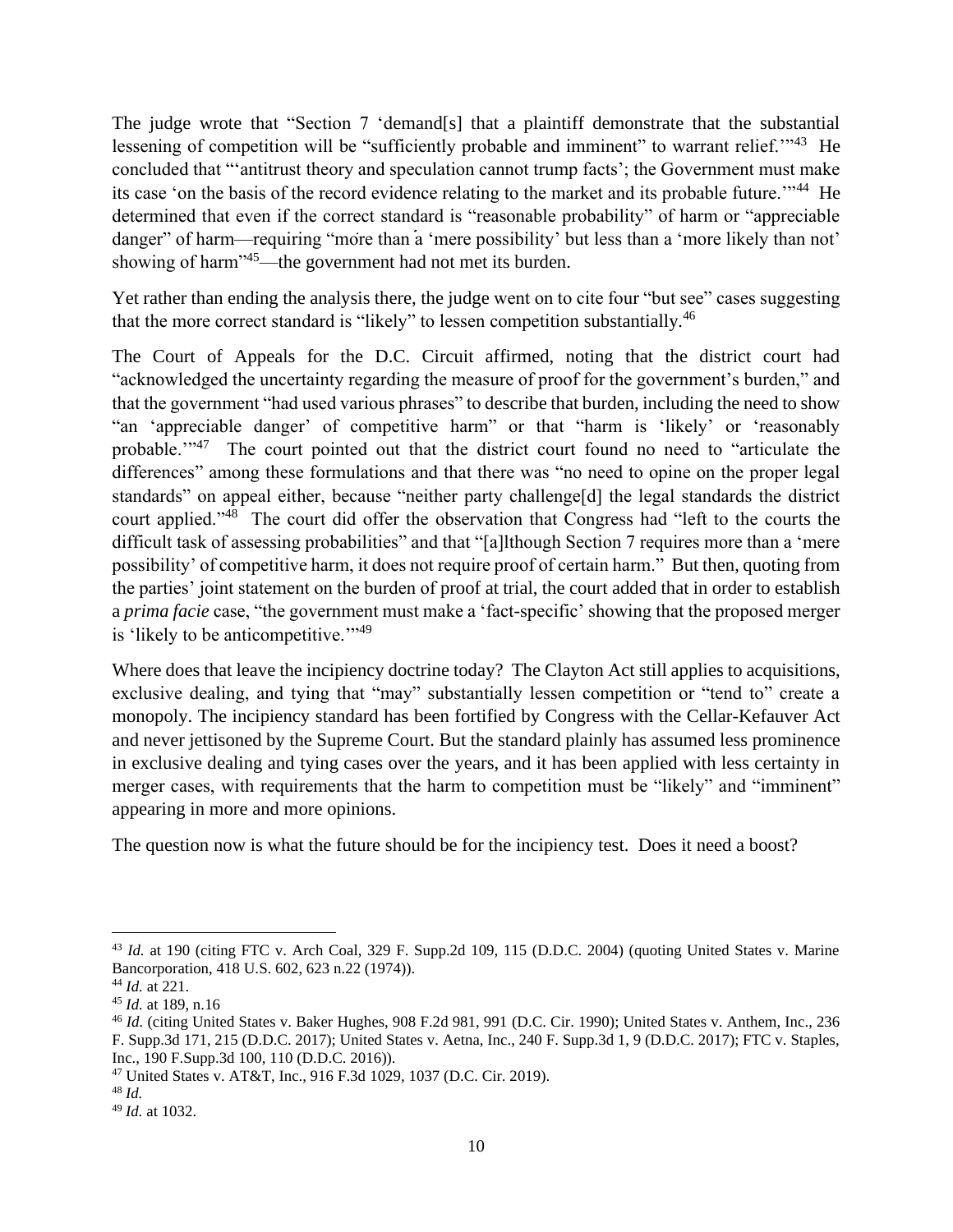### **Applying the Incipiency Standard Today**

If Congress concludes that antitrust enforcement has not been effective enough, the simplest solution can be found in assuring more resolute application of the incipiency test, which Congress created for this purpose over a hundred years ago. The incipiency standard does not alter the degree to which a merger or practice ultimately must harm competition in order to be unacceptable; rather it extends the time horizon for assessing anticompetitive harm.

In so doing, the incipiency test addresses the concerns being expressed today that antitrust enforcement too often comes too late to spare consumers from years of inflated prices, inadequate innovation, stalled entry, and inefficiency. The incipiency standard serves to interdict harmful mergers and practices earlier, preventing significant harm to competition before that harm reaches its full fury. Application of the incipiency standard also should have a positive effect on jobs (since a greater number of competing employers will operate), concentration of power (since a greater number of competing businesses will exist), and small business (because less foreclosure will be permitted), as well as having a positive effect on prices, output, quality, and efficiency.

If Congress believes that the courts have grown too reluctant to apply the incipiency standard, Congress has the power to reinvigorate the standard by Congressional resolution or clarifying legislation. Congress has deliberated antitrust resolutions to clarify its intent on more than one occasion.<sup>50</sup> The passage of the Cellar-Kefauver Act served as an opportunity to reconfirm the view of Congress on the incipiency test, resulting in renewed enforcement. This can be done again.

Whatever approach is taken, it will not bring about change unless it impacts outcomes in court. As described above, courts put their own interpretations on legislation and a piece of legislation can be interpreted in any number of ways unless its requirements are made unmistakable. Also, because the vast majority of decisions about mergers and business practices are made in conference rooms, not courtrooms, company executives and their legal counsel need to be able to anticipate what the law will permit and what it forbids in order to avoid uncertainty and costly litigation.

Another alternative would be to amend the Clayton Act itself to make it more explicit. This would require little change in language, which might help such a clarification to win broad support. If Congress wants to assure that courts apply the Clayton Act effectively, it could amend Section 7 which now forbids acquisitions, the effect of which "may be substantially to lessen competition, or to tend to create a monopoly"—by changing the word "lessen" to "threaten," so that Section 7 would forbid acquisitions, the effect of which **"is substantially to threaten competition, or to tend to create a monopoly"** in any relevant market. The phrase "is substantially to threaten"

<sup>50</sup> See H.R. Res. 303, 99th Cong., 1st Sess. (1985) (House resolution articulating congressional intent; "Resolved, That is the sense of the House of Representatives" that the Justice Department's 1985 vertical restraints guidelines "are not an accurate expression of the Federal antitrust laws or of congressional intent" and "shall not be accorded any force of law or be treated by the courts of the United States as binding or persuasive"); S. Con. Res. 56, 99th Cong., 1st Sess. (1985) (same); Pub. L. No. 99-180, § 605, 99 Stat. 1170 (1985) (providing that no appropriated funds may be used to advocate altering the per se rule against resale price maintenance and incorporating the resolution on the vertical restraints guidelines); H.R. REP. 99-399 (1st Sess. 1985) (accompanying H. R. Res. 303); Pub. L. No. 98-166 § 510, 97 Stat. 1102 (1983) (cutting off funding for the Department of Justice to advocate for changing the per se rule against minimum resale price maintenance).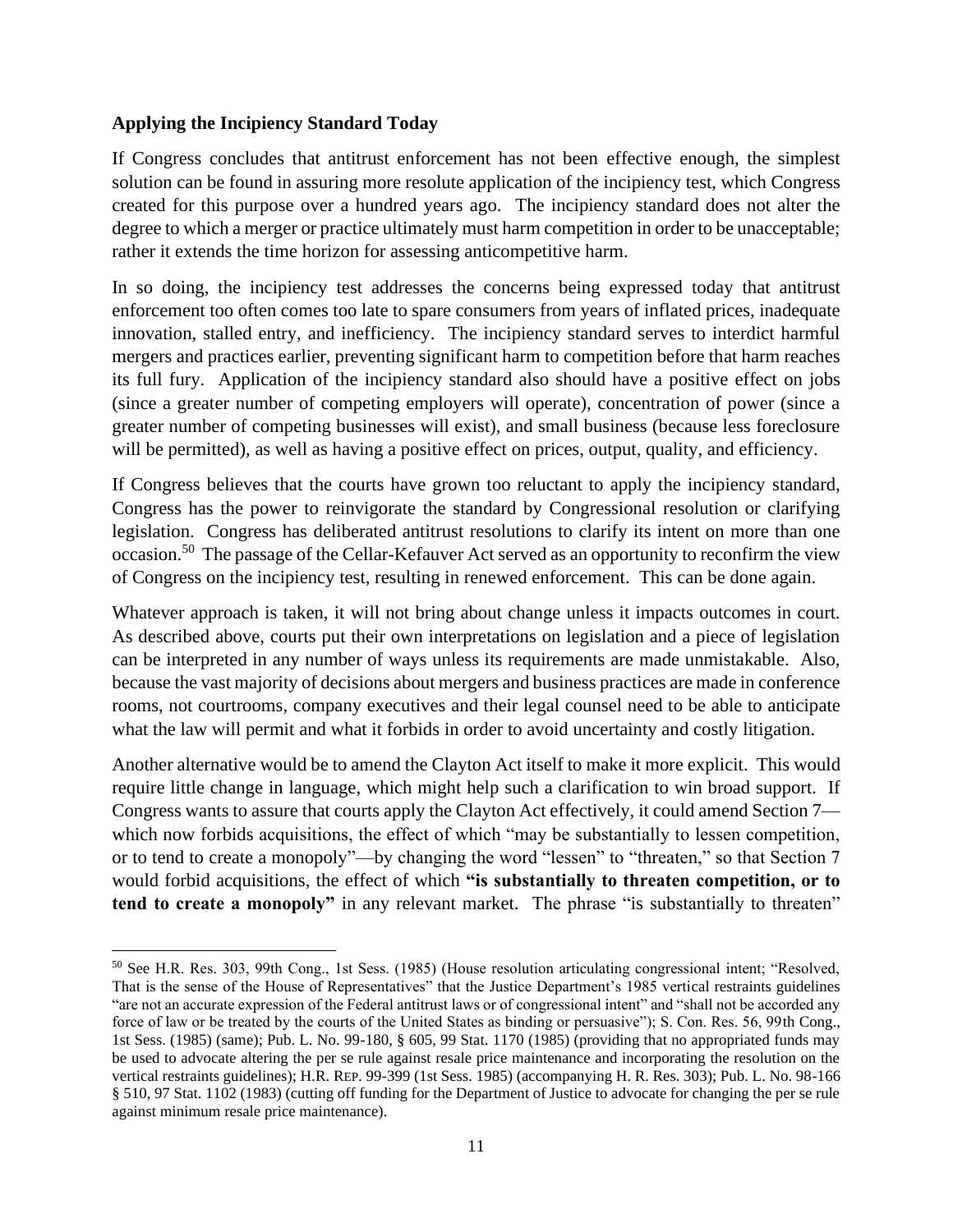would reinforce the prospective nature of the harm that would need to be demonstrated.<sup>51</sup> This should eliminate the interpretation some courts give to the phrase "may be substantially to lessen competition" to mean that the substantial lessening of competition must be "likely" and "imminent."<sup>52</sup>

It is noteworthy that the Clayton Act already incorporates the concept of a threat, providing that private parties may sue for injunctive relief against "threatened" loss or damage.<sup>53</sup> In contrast, parties seeking monetary recovery may sue for damages "sustained."<sup>54</sup> From the beginning, then, the Clayton Act included the word "threatened" to convey the concept of prospective harm. Consistent with that connotation, substituting the word "threaten" in Section 7 would not alter, but could clarify in more explicit terms, the intended character of the phrase "may be substantially to lessen competition."

This change should suffice to halt the creep toward narrower interpretations of the incipiency doctrine. But if there is concern that changing "lessen" to "threaten" would not be enough to move the needle in the courts, there is an additional revision that could be considered. It is clear that the incipiency standard reaches probabilities—what the trial judge in *AT&T* called "more likely than not"—and does not reach mere possibilities, but it cannot fairly be said to require the "likelihood" of harm to competition. This is because between likelihoods and mere possibilities there is the reasonably foreseeable prospect of harm to competition that is less than "likely" but more than merely "possible." In other words, there is harm that is "as likely as not," rather than "more likely than not."

If Congress wants to strengthen the interpretation of incipiency, it could amend Section 7 to reflect this distinction by not only inserting the word "threaten" but by explicitly including the element of foreseeability. The Section would then provide that Section 7 forbids acquisitions where **"the reasonably foreseeable effect of such acquisition is substantially to threaten competition, or to tend to create a monopoly"** in any relevant market.

This would make clear that the threat to competition must be more than a mere possibility and must be reasonably foreseeable, but without requiring a plaintiff to demonstrate that competitive harm is *more* likely than not. If the threat of substantial harm to competition is reasonably foreseeable, even if not imminent, making it as likely as not to occur, the incipiency test should be

<sup>&</sup>lt;sup>51</sup> Substitution of the word "threaten" also eliminates the need for the word "may." Prohibiting acquisitions, the effect of which "may" be to "threaten" competitive harm, might be interpreted to encompass so much as to prohibit virtually every acquisition.

<sup>&</sup>lt;sup>52</sup> Note that the phrase "sufficiently probable and imminent" derives from United States v. Marine Bancorporation, 418 U.S. 602, 623 n.22 (1974) (quoting United States v. Continental Can Co., 378 U.S. 441, 458 (1964)), where the Court referred to the fact that "the competition with which § 7 deals includes not only existing competition but that which is sufficiently probable and imminent." However, this phrase more recently has been cited for the proposition that "a plaintiff must demonstrate that the substantial lessening of competition will be 'sufficiently probable and imminent' to warrant relief." *Arch Coal,* 329 F. Supp.2d at 115, cited in AT&T, Inc., 310 F. Supp.3d at 189. In other words, this phrase is being reinterpreted to mean not that the *competition* to be protected may be either existing or imminent, but that the *harm* to competition must be imminent.

<sup>53</sup> Section 16 of the Clayton Act, 15 U.S.C. § 26.

<sup>54</sup> Section 4 of the Clayton Act, 15 U.S.C. § 15; *see also* 15 U.S.C. § 15a (the United States also may sue for damages "sustained").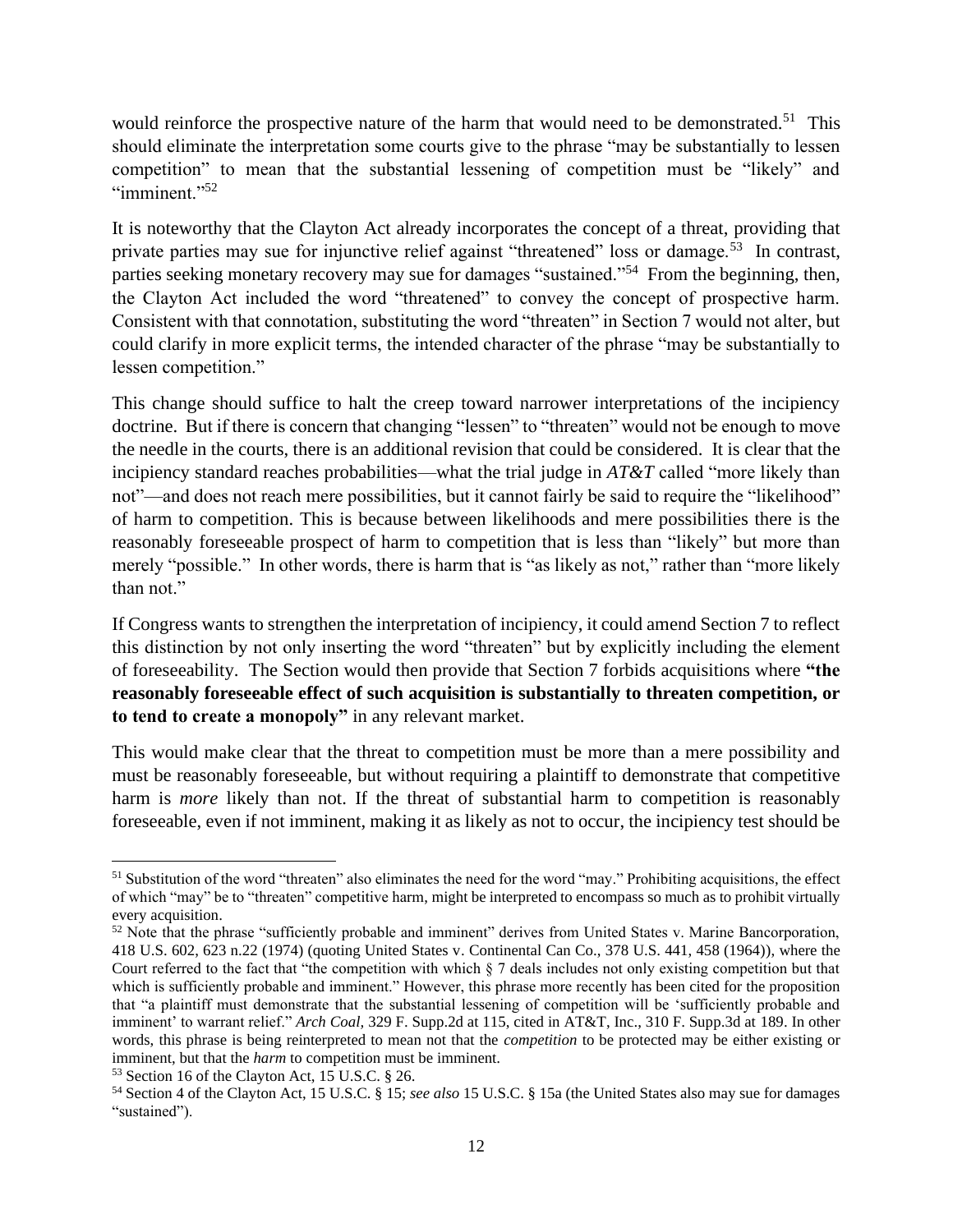satisfied without the need to show that the harm is more likely than not to occur, and is likely to occur imminently.

Foreseeability is a concept that is familiar in the law,<sup>55</sup> distinguishing the foreseeable from the speculative. An occurrence need not be more likely than not to occur in order to be foreseeable. Rather, it needs to be reasonably probable, which is exactly what the incipiency doctrine requires.

These clarifications would reflect the test that Congress crafted in 1914 and reconfirmed in 1950. If Congress concludes that this is not always the test being applied under Section 7 in America's courts, these clarifications should help to return the law to what Congress intended.

### **Other Issues**

It should be noted that although reenergizing the incipiency standard would make the greatest difference with the least disruption, it would not address every issue being raised today about the adequacy of antitrust enforcement.

First, there still would be controversy over whether Section 2 of the Sherman Act,<sup>56</sup> which makes it unlawful to "monopolize" a market, forbids "abuse of dominance" that harms consumers without constituting the "willful acquisition or maintenance" of monopoly power. The Supreme Court has held that the offense of monopolizing is limited to the willful acquisition or maintenance of monopoly power.<sup>57</sup> Abuse of dominance is a broader offense than monopolizing. It was developed in Europe, where—unlike the United States—offenders are not subject to automatic treble damages.<sup>58</sup> If the incipiency standard were reinvigorated, this would strengthen the prohibition against conduct that harms consumers by "maintaining" monopoly power, which includes most of the unlawful conduct undertaken by monopolists. But the issue of whether the monopolization offense should extend as far as the abuse of dominance offense would not be resolved. 59

Second, there still would be debate over challenging completed mergers and acquisitions where anticompetitive effects only manifest themselves after a deal has closed. Even if the incipiency standard were to block every deal posing a probability of substantially lessening competition, it still would not prevent deals posing only a possibility of lessening competition, even though some of those deals later might prove destructive of competition. Some commentators complain that antitrust enforcers should not interfere with acquisitions that present only a small possibility of harming competition while other commentators complain that it is not fair for antitrust enforcers to revisit such acquisitions when some prove to be anticompetitive later on. If both positions were valid, such acquisitions forever would be immune from antitrust enforcement.

<sup>55</sup> *See, e.g.,* the Foreign Trade Antitrust Improvements Act of 1982, 15 U.S.C. § 6a(1) (applying to conduct having a "direct, substantial, and reasonably foreseeable" effect on specified trade or commerce); H.R. REP. NO. 97-686, at 8 (contrasting effects that are "highly unlikely" with consequences that are "reasonably foreseeable"); Minn-Chem, Inc. v. Agrium, Inc., 683 F.3d 845, 856 (7th Cir. 2012).

<sup>56</sup> 15 U.S.C. § 2.

<sup>57</sup> *See* United States v. Grinnell Corp., 384 U.S.563, 570-71 (1966).

<sup>58</sup> DAVID J. GERBER, LAW AND COMPETITION IN TWENTIETH CENTURY EUROPE, 306-16, 341, 345, 356-57, 365-67, 421 (1998).

<sup>59</sup> See also § 5 of the Federal Trade Commission Act, 15 U.S.C. § 45, forbidding unfair methods of competition and unfair or deceptive acts or practices, which might reach as far as abuse of dominance, without a private right of action.